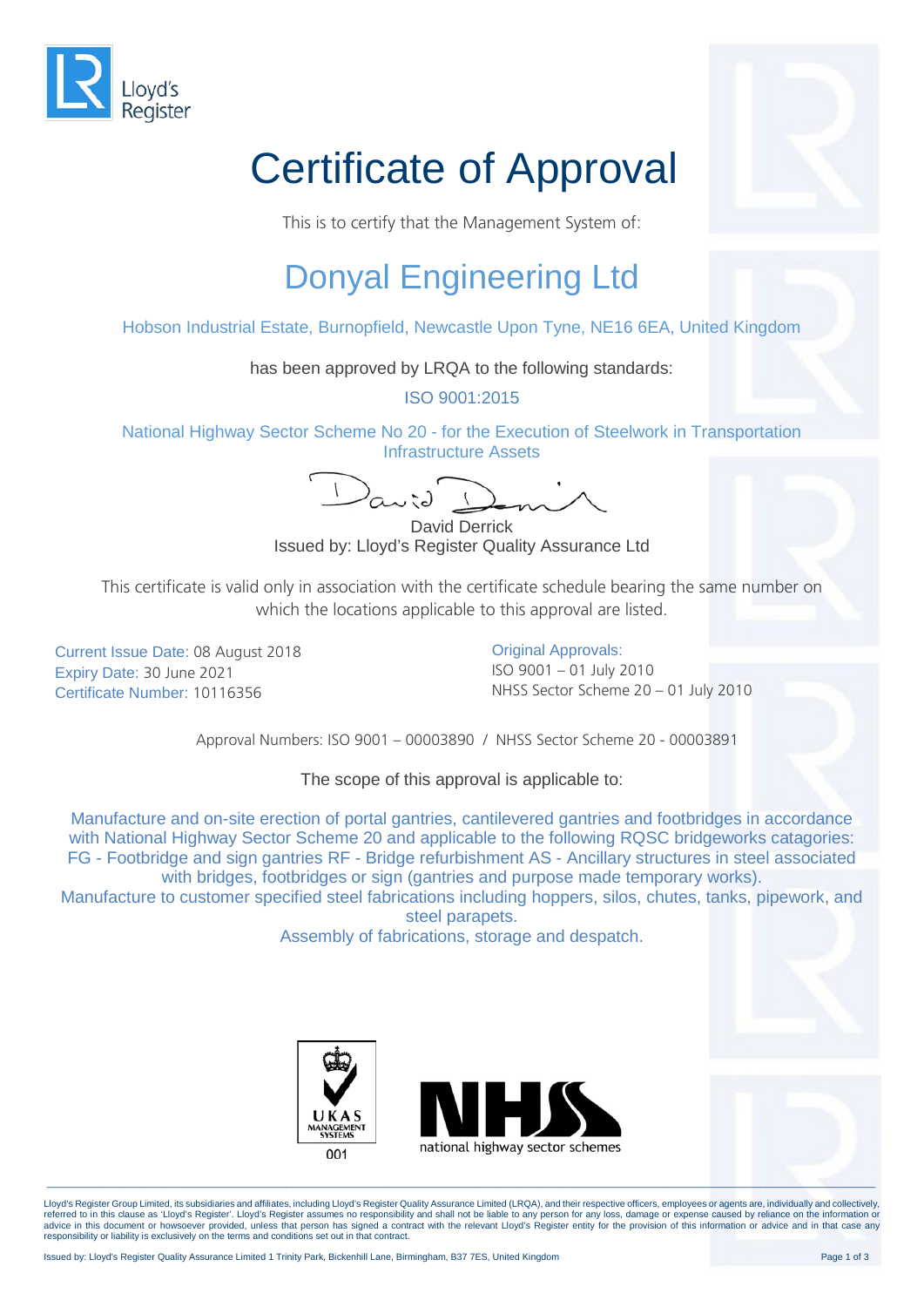



## Certificate Schedule

Certificate Identity Number: 10116356

| Location                                                                                | <b>Activities</b>                                                                                                                                                                                                                                                                                                                                                                                                                                                                                               |  |
|-----------------------------------------------------------------------------------------|-----------------------------------------------------------------------------------------------------------------------------------------------------------------------------------------------------------------------------------------------------------------------------------------------------------------------------------------------------------------------------------------------------------------------------------------------------------------------------------------------------------------|--|
| Hobson Industrial Estate, Burnopfield, Newcastle<br>Upon Tyne, NE16 6EA, United Kingdom | ISO 9001:2015<br>Manufacture and on-site erection of portal<br>gantries, cantilevered gantries and footbridges in<br>accordance with National Highway Sector<br>Scheme 20 and applicable to the following RQSC<br>bridgeworks catagories: FG - Footbridge and sign                                                                                                                                                                                                                                              |  |
|                                                                                         | gantriesRF - Bridge refurbishmentAS - Ancillary<br>structures in steel associated with bridges,<br>footbridges or sign (gantries and purpose made<br>temporary works)Manufacture to customer<br>specified steel fabrications including hoppers,<br>silos, chutes, tanks, pipework, and steel<br>parapets.                                                                                                                                                                                                       |  |
|                                                                                         | NHSS Sector Scheme 20                                                                                                                                                                                                                                                                                                                                                                                                                                                                                           |  |
|                                                                                         | Manufacture and on-site erection of portal                                                                                                                                                                                                                                                                                                                                                                                                                                                                      |  |
|                                                                                         | gantries, cantilevered gantries and footbridges in<br>accordance with National Highway Sector<br>Scheme 20 and applicable to the following RQSC<br>bridgeworks catagories:FG - Footbridge and sign<br>gantriesRF - Bridge refurbishmentAS - Ancillary<br>structures in steel associated with bridges,<br>footbridges or sign (gantries and purpose made<br>temporary works)Manufacture to customer<br>specified steel fabrications including hoppers,<br>silos, chutes, tanks, pipework, and steel<br>parapets. |  |





Lloyd's Register Group Limited, its subsidiaries and affiliates, including Lloyd's Register Quality Assurance Limited (LRQA), and their respective officers, employees or agents are, individually and collectively,<br>referred

\_\_\_\_\_\_\_\_\_\_\_\_\_\_\_\_\_\_\_\_\_\_\_\_\_\_\_\_\_\_\_\_\_\_\_\_\_\_\_\_\_\_\_\_\_\_\_\_\_\_\_\_\_\_\_\_\_\_\_\_\_\_\_\_\_\_\_\_\_\_\_\_\_\_\_\_\_\_\_\_\_\_\_\_\_\_\_\_\_\_\_\_\_\_\_\_\_\_\_\_\_\_\_\_\_\_\_\_\_\_\_\_\_\_\_\_\_\_\_\_\_\_\_\_\_\_\_\_\_\_\_\_\_\_\_\_\_\_\_\_\_\_\_\_\_\_\_\_\_\_\_\_\_\_\_\_\_\_\_